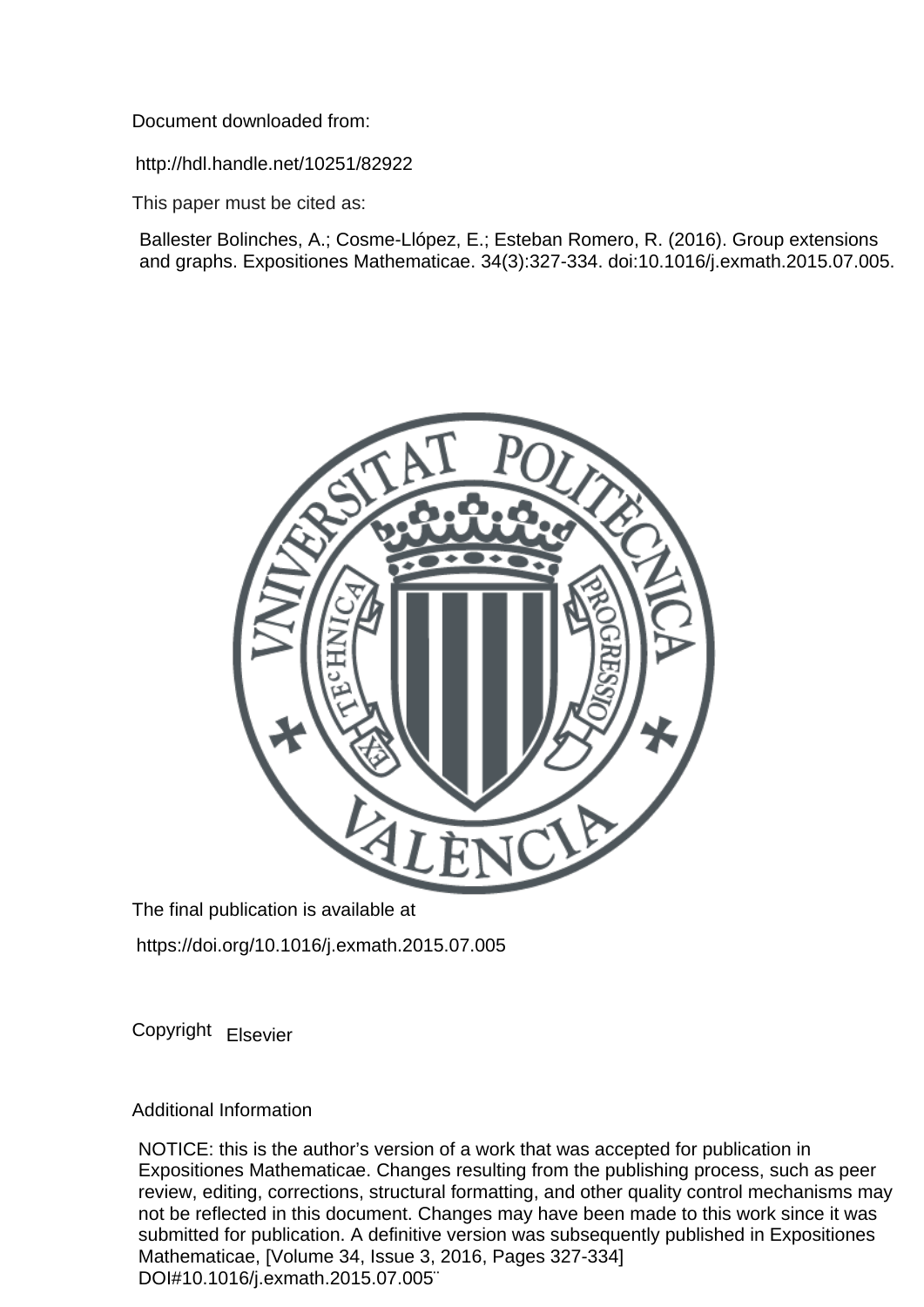# Group extensions and graphs

A. Ballester-Bolinches<sup>∗</sup> E. Cosme-Llópez† R. Esteban-Romero‡

#### Abstract

A classical result of Gaschütz affirms that given a finite A-generated group G and a prime p, there exists a group  $G^{\#}$  and an epimorphism  $\varphi: G^* \longrightarrow G$  whose kernel is an elementary abelian p-group which is universal among all groups satisfying this property. This Gaschütz universal extension has also been described in the mathematical literature with the help of the Cayley graph. We give an elementary and self-contained proof of the fact that this description corresponds to the Gaschütz universal extension. Our proof depends on another elementary proof of the Nielsen-Schreier theorem, which states that a subgroup of a free group is free.

Mathematics Subject Classification (2010): Primary: 20F65. Secondary: 05C25, 20D20, 20E22, 20F05, 20F10.

Keywords: group, group extension, graph

### 1 Introduction and statement of results

Recall that  $F$  is a *free group* over a set  $A$  when there exists a function  $\iota: A \longrightarrow F$  such that given a group G and a map  $f: A \longrightarrow G$ , there exists a unique group homomorphism  $\varphi: F \longrightarrow G$  such that  $\iota \varphi = f$  (we will write maps and compositions on the right). The basic properties of the free group can be found, for instance, in [8, I,  $\S19$ ]. We will say that a group G is

<sup>∗</sup>Departament d'Àlgebra, Universitat de València; Dr. Moliner, 50; E-46100 Burjassot, València, Spain, email: Adolfo.Ballester@uv.es

<sup>†</sup>Departament d'Àlgebra, Universitat de València; Dr. Moliner, 50; E-46100 Burjassot, València, Spain, email: Enric.Cosme@uv.es

<sup>‡</sup> Institut Universitari de Matemàtica Pura i Aplicada, Universitat Politècnica de València; Camí de Vera, s/n; E-46022 València, Spain, email: resteban@mat.upv.es. Current address: Departament d'Àlgebra, Universitat de València; Dr. Moliner, 50; E-46100 Burjassot, València, Spain, email: Ramon.Esteban@uv.es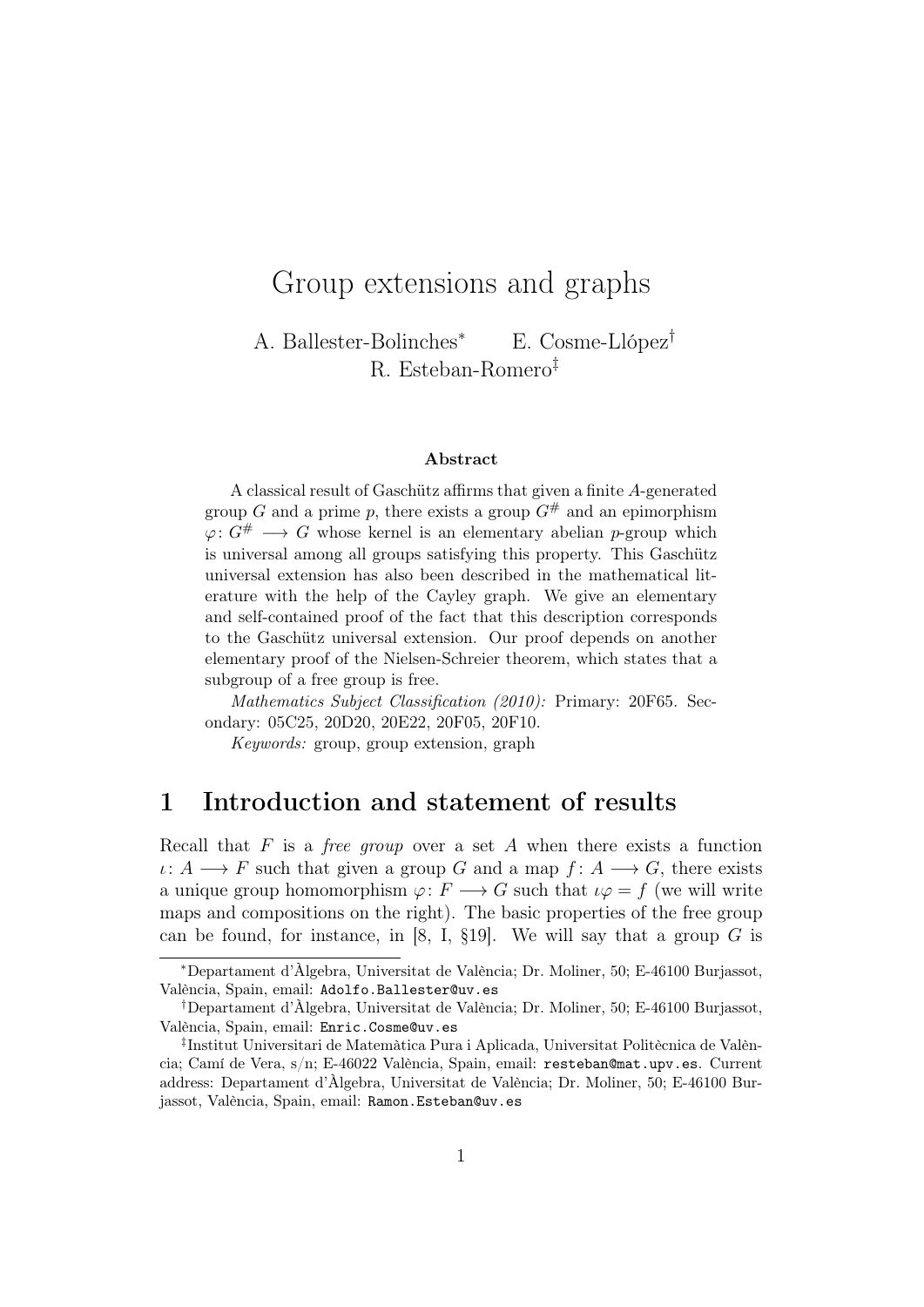generated by a set A or A-generated if there exists a map  $f: A \longrightarrow G$  such that the image of  $f$  is a generating system for  $G$ , that is, if there exists an epimorphism  $\varphi_G$  from the free group F over A onto G. In this case, we can identify the elements of  $A$  with their images in  $G$  and we will assume that  $\varphi_G$  is a fixed once given G and A. If G and H are two A-generated groups, with associated epimorphisms  $\varphi_G$  and  $\varphi_H$ , we will say that a homomorphism  $\varphi: G \longrightarrow H$  preserves generators if  $\varphi_G \varphi = \varphi_H$ . Of course, a homomorphism between A-generated groups preserving generators must be an epimorphism.

The following classical result was proved by Gaschütz ([4], see also [2, Proposition  $\beta$ .3]):

**Theorem 1.** Given a finite A-generated group  $G$  and a prime p, then there exist an A-generated group  $G^{\#}$  and an epimorphism  $\varphi: G^{\#} \longrightarrow G$  preserving generators whose kernel is an elementary abelian p-group N with the following universal property:

If H is an A-generated group and  $\psi: H \longrightarrow G$  is an epimorphism preserving generators whose kernel is an elementary abelian pgroup K, then there exists an epimorphism  $\beta \colon G^* \longrightarrow H$  such that  $\beta \psi = \varphi$ .

If F is a free group over A and R is a normal subgroup of F such that  $F/R \cong G$ , then  $G^{\#} = F/R'R^p$  satisfies the condition of Theorem 1. This group is used in the construction of a universal Frattini p-elementary extension of a finite group  $G$ , which is a group  $E$  with a normal, elementary abelian p-subgroup  $A \neq 1$  such that  $A \leq \Phi(E)$  and  $E/A \cong G$  (see [2, B, Section 11 and Appendix  $\beta$ ). This extension plays a major role in the proof of the theorem of Gaschütz, Lubeseder, and Schmid, which states that every saturated formation can be locally defined by a formation function ([5, 6, 9, 13], see also [2, IV, Section 4] for details).

According to a theorem of Ribes and Zalesskiĭ [12], given finitely generated subgroups  $H_1, \ldots, H_n$  of a free group F, their product  $H_1 \cdots H_n$  is closed in the profinite topology of F. This result confirmed a conjecture of Pin and Reutenauer [11] and completed a proof of the so-called Rhodes type II conjecture about finite monoids. The Ribes-Zalesski theorem has been proved and generalised in many ways. Connections of this theorem with other branches of Mathematics, like automata theory [16] and model theory [7], have also been investigated.

A constructive proof of the Ribes-Zalesskii theorem was given by Auinger and Steinberg in [1]. The same proof can be easily adapted to give generalisations of this theorem for the pro- $\mathfrak{H}$  topology for varieties  $\mathfrak{H}$  of groups satisfying that for each  $G \in \mathfrak{H}$ , there exists a prime p for which the wreath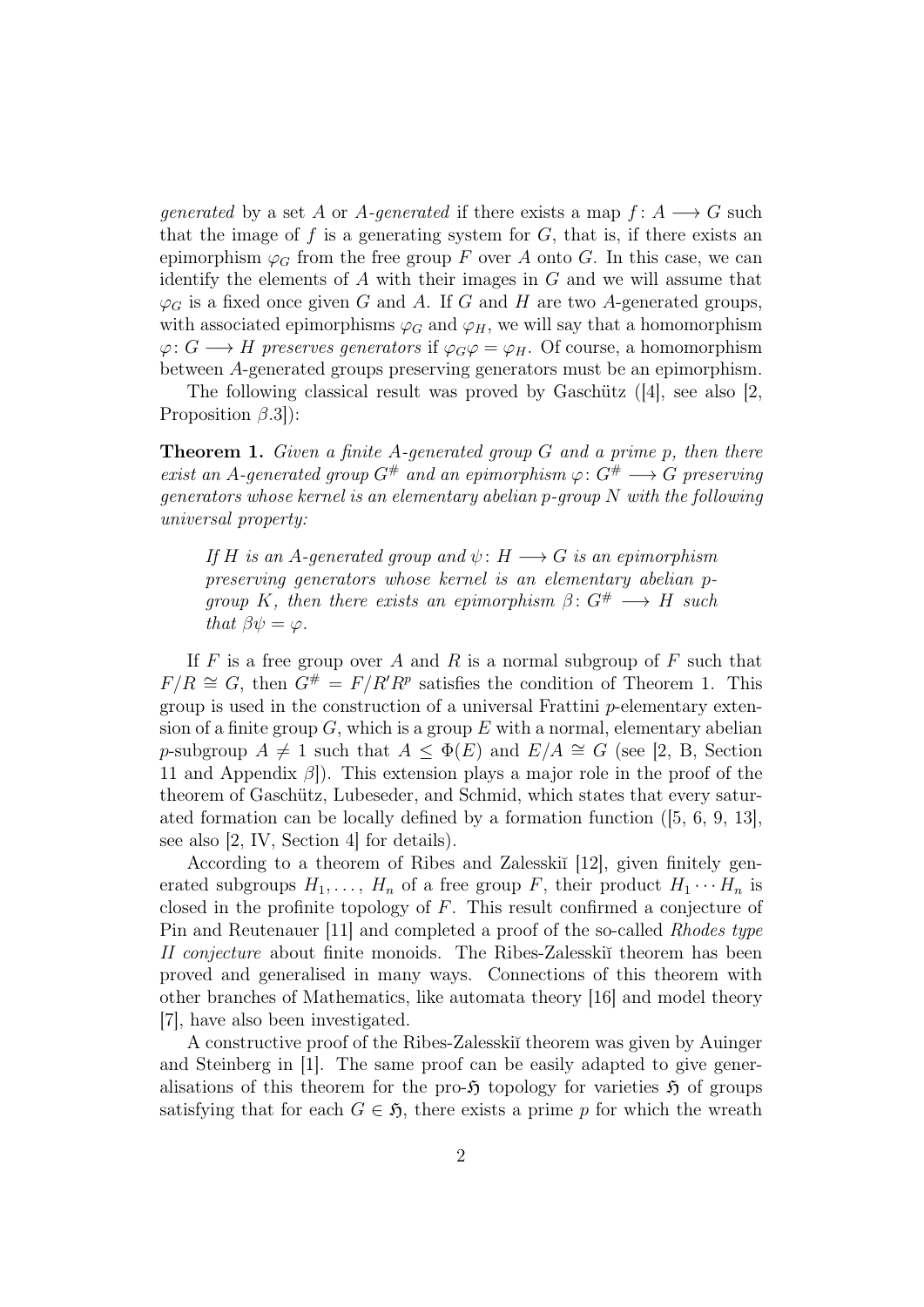product  $C_p \wr G$  is also in  $\mathfrak H$ . One of the ingredients of this proof is the construction of a group  $G^{\mathbf{Ab}_p}$ , for an A-generated finite group G and a prime p, based on the Cayley graph of the group G. The details of this construction will be presented later in Section 3. Elston [3], with the help of techniques from semigroup theory and category theory, proved that  $G^{\mathbf{Ab}_p}$  satisfies the same universal property of  $G^*$  stated in Theorem 1. Consequently:

**Theorem 2.** The group  $G^{\text{Ab}_p}$  is isomorphic to the group  $G^{\#}$  of Theorem 1.

The aim of this paper is to find an elementary and self-contained proof of this theorem, which would clear up the connection between both constructions, by using only elementary techniques of graph theory, group theory, and linear algebra. This should make this result more accessible to the general mathematician. Our arguments depend on an elementary proof we give for the following classical result of Nielsen [10] and Schreier [14]:

**Theorem 3** (Nielsen-Schreier). Let F be a free group and let H be a subgroup of  $F$ . Then  $H$  is free.

If, in addition,  $F$  has rank n and  $H$  has finite index in  $F$ , then the rank of H is  $1 + |F : H|(n-1)$ .

Many of the known proofs for Theorem 3 use techniques from algebraic topology. Our proof avoids the use of these techniques and is based only on elementary graph theory applied to a generalisation of the Cayley graph. As our aim is to make this paper self-contained, we will recall in Section 2 the definitions and results about graphs that we will use. The construction of  $G^{\mathbf{Ab}_p}$  will be presented in Section 3. Finally, the proofs of the theorems will be given in Section 4.

## 2 Preliminaries about graphs

For the reader's convenience, we collect in this sections the basic concepts about graphs that we will need in our proofs. They can be found in any book about graph theory, for instance, [15].

A (directed) graph  $\Gamma = (V, E, \iota, \tau)$  consists of a non-empty set V (of vertices) and a set E (of arcs or edges), together with two functions  $\iota: E \longrightarrow$ V and  $\tau: E \longrightarrow V$  giving the *initial* and *terminal* vertex, respectively, of a given edge. If  $\iota(e) = v_1$  and  $\tau(e) = v_2$ , we will say that e joins  $v_1$  and  $v_2$  and we can express it in the form  $v_1 \rightarrow v_2$ . Sometimes we will add a *label* to each arc of the graph, which is an element of a given set  $A$ . If  $a$  is the label of the arc e, we will write  $v_1 \stackrel{e}{\rightarrow} v_2$ . For convenience, given an arc e joining  $v_1$  and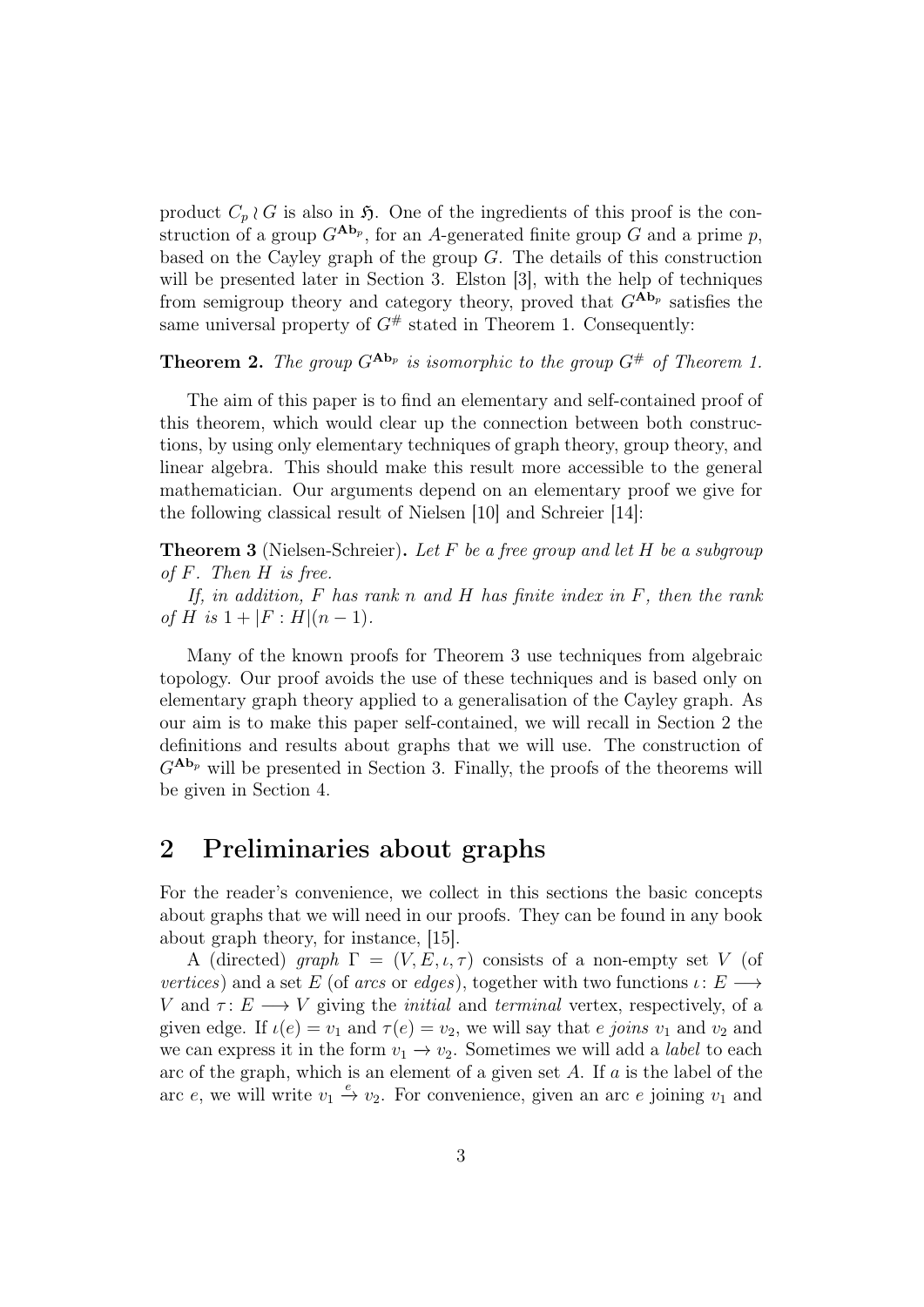$v_2$ , then we say that the *inverse arc*  $e^{-1}$  joins  $v_2$  and  $v_1$  and if the label of  $e$ is a, the label of  $e^{-1}$  is  $a^{-1}$ . The set  $\{e^{-1} \mid e \in E\}$  will be denoted by  $E^{-1}$ . An (undirected) path of length n in a graph  $\Gamma$  is a sequence

 $p = (v_0, e_1, v_1, e_2, v_2, \ldots, v_{n-1}, e_n, v_n)$ 

such that for  $0 \le i \le n$ ,  $v_i \in V$  and for  $1 \le i \le n$ ,  $e_i \in E \cup E^{-1}$  joins  $v_{i-1}$  and  $v_i$ . The initial vertex of p will be  $v_0$  and the final vertex of p will be  $v_n$ . If the arcs of the graph are labelled, then the label of  $p$  is the product of the labels of the  $e_i$ . Two vertices v and w of a graph will be weakly connected if there is a path with initial vertex  $v$  and final vertex  $w$ . A graph is *weakly connected* if every two vertices are weakly connected. A path is called simple if no edge nor its inverse appears more than once in the path. A simple path of positive length in which the initial and the terminal vertices coincide and in which no other pair of vertices coincide is called a cycle. A weakly connected graph with no cycles is called an *undirected tree* or simply a *tree*. It is clear that a graph is a tree if and only if given two vertices  $u$  and  $v$  there is exactly one simple path with initial vertex  $u$  and final vertex  $v$ .

A graph  $\Gamma_1 = (V_1, E_1, \iota_1, \tau_1)$  is a subgraph of  $\Gamma = (V, E, \iota, \tau)$  if  $V_1 \subseteq V$ ,  $E_1 \subseteq E$  and for each  $e_1 \in E_1$ ,  $\iota_1(e_1) = \iota(e_1) \in V_1$  and  $\tau_1(e_1) = \tau(e_1) \in V_1$ . We say that a subgraph of a graph is a *spanning tree* if it is a tree containing all vertices of the graph.

For weakly connected graphs with a finite number of vertices and arcs, there are algorithms to obtain a spanning tree starting from one vertex. In the general case, we need to use Zorn's lemma. The following proof is due to Serre [15, Section 2.3, Proposition 11].

#### **Theorem 4.** Every weakly connected graph  $\Gamma$  has a spanning tree.

*Proof.* Consider the set  $\mathcal T$  of all subgraphs  $\Gamma_1$  of  $\Gamma$  which are trees. This set can be partially ordered with the relation of being a subgraph. Let  $\mathcal{C} = \{\Gamma_{\omega} = (V_{\omega}, E_{\omega}, \iota_{\omega}, \tau_{\omega}) \mid \omega \in \Omega\}$  be a non-empty chain in S. Its union  $(\bigcup_{\omega \in \Omega} V_{\omega}, \bigcup_{\omega \in \Omega} E_{\omega}, \tilde{\iota}, \tilde{\tau}),$  where  $\tilde{\iota}(e) = \iota_{\omega}(e)$  and  $\tilde{\tau}(e) = \iota_{\omega}(e)$  if  $e \in E_{\omega}$ , is an upper bound of  $C$ . By Zorn's lemma,  $T$  possesses a maximal element  $T$ . Assume that T is not a spanning tree. Since  $\Gamma$  is weakly connected, there exists an arc with initial vertex in  $T$  and final vertex outside  $T$ , or with initial vertex outside  $T$  and final vertex in  $T$ . If we add this edge and this vertex to  $T$ , we obtain a larger tree  $T'$ . This contradicts the maximality of  $T$ . Hence  $T$  is a spanning tree.  $\Box$ 

Note that a tree with a finite number n of vertices must have exactly  $n-1$ edges.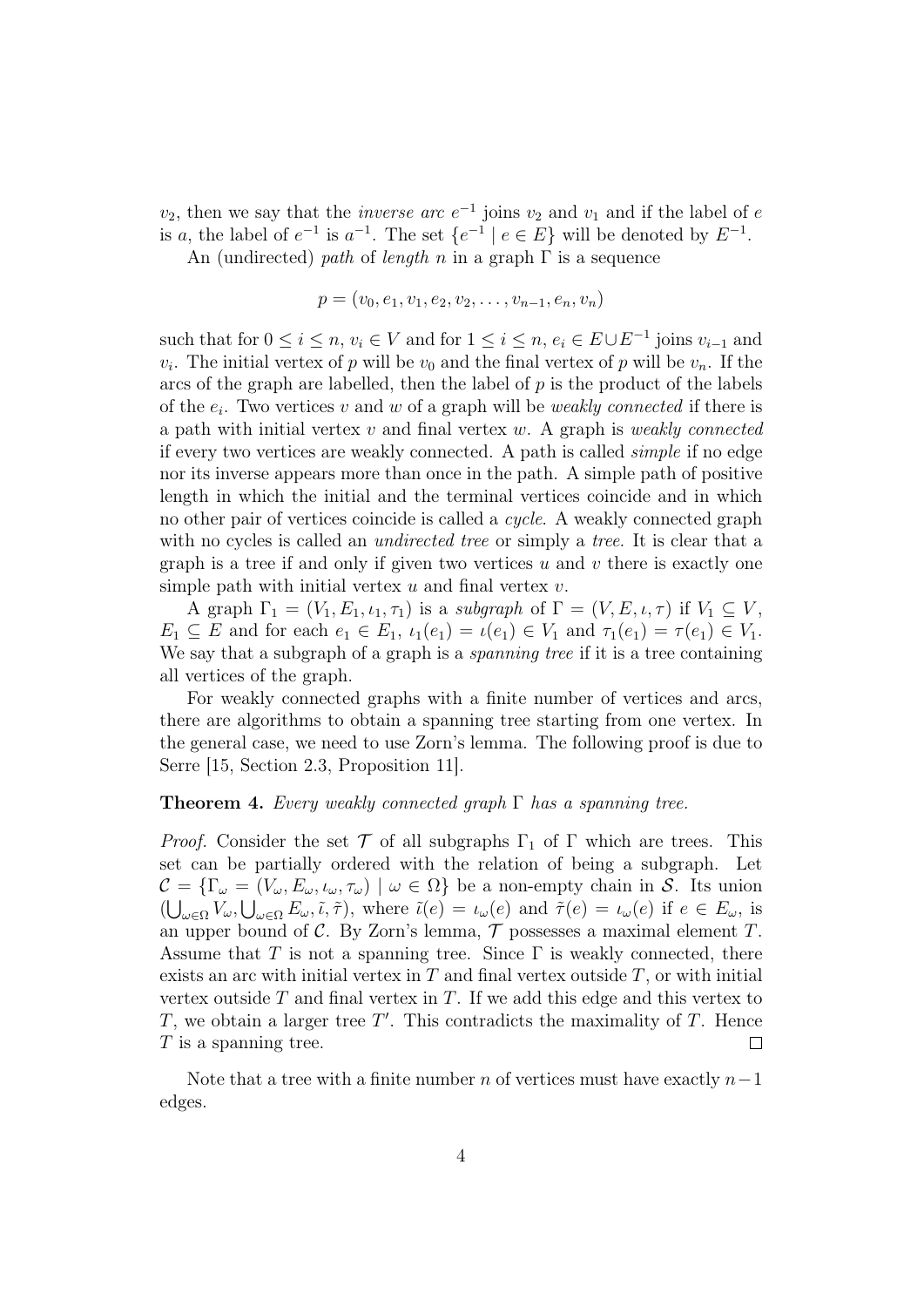# 3 The Cayley graph and a construction of the Gaschütz extension

Given an A-generated group  $G$ , the *Cayley graph* of  $G$  (with respect to  $A$ ) has as vertices the elements of G and edges of the form  $g \stackrel{a}{\rightarrow} ga$ , where  $g \in G$ and  $a \in A$ , labelled with a. The Cayley graph of an A-generated group G is always weakly connected.

Now assume that  $G$  is an A-generated finite group,  $A$  is finite, and  $p$  is a prime. We present the construction of [1] for the group  $G^{\mathbf{Ab}_p}$ , which can be regarded as a particular case of the construction for monoids presented in [3]. Let E be the set of arcs of the Cayley graph of G, and let  $V(E)$  be the additive group of the free  $\mathbb{Z}/p\mathbb{Z}$ -module generated by E. The group G acts on the left on E via  $g(h \stackrel{a}{\rightarrow} ha) = gh \stackrel{a}{\rightarrow} gha$  for every  $g, h \in G, a \in A$ . This action extends uniquely to an action by automorphisms on  $V(E)$  and so we can construct the semidirect product  $U = [V(E)]G$ . Consider the subgroup

$$
G^{\mathbf{Ab}_p} = \langle (1 \xrightarrow{a} a, a) \mid a \in A \rangle
$$

of U. The assignment  $(1 \stackrel{a}{\rightarrow} a, a) \mapsto a$  defines an epimorphism from  $G^{\mathbf{Ab}_p}$  onto G whose kernel C is an elementary abelian p-group. Let  $A^{-1} = \{a^{-1} \mid a \in A\},\$  $\widetilde{A} = A \cup A^{-1}$ , and  $\widetilde{A}^*$  be the set of all words with letters in  $\widetilde{A}$ , which can be regarded as the free monoid on  $\widetilde{A}$ . Given a word  $w \in \widetilde{A}^*$  and an A-generated group G, we denote by  $[w]_G$  the image of w under the natural homomorphism from  $\widetilde{A}^*$  onto G. Given a word  $w \in \widetilde{A}^*$  and an arc e, we denote by  $w(e)$  the number of signed traversals of e by the path of the Cayley graph of G labelled by w and starting at 1 and  $w_p(e) = w(e) \bmod p$ . Then

$$
[w]_{G^{\mathbf{Ab}_p}} = \left(\sum_{e \in E} w_p(e)e, [w]_G\right).
$$

### 4 Proofs of the theorems

For completeness, we will give a proof of Theorem 1.

Proof of Theorem 1. Let G be an A-generated group with associated epimorphism  $\varphi_G : F \longrightarrow G$ , where F is the free group with basis A. Then  $R = \text{Ker }\varphi_G$  is a normal subgroup of F and  $G \cong F/R$ . Let p be a prime. Then we construct  $R^{\#} = R'R^p$  and consider  $G^{\#} = F/R^{\#}$ . Then  $G^{\#}$  is an A-generated group, where  $\varphi_{G^{\#}}: F \longrightarrow G^{\#}$  is the natural epimorphism. It follows that  $R/R^{\#}$  is a normal elementary abelian p-subgroup of  $F/R^{\#}$ such that  $(F/R^{\#})/(R/R^{\#}) \cong F/R \cong G$ . Moreover,  $\varphi_{G^{\#}}\varphi = \varphi_{G}$ . Let H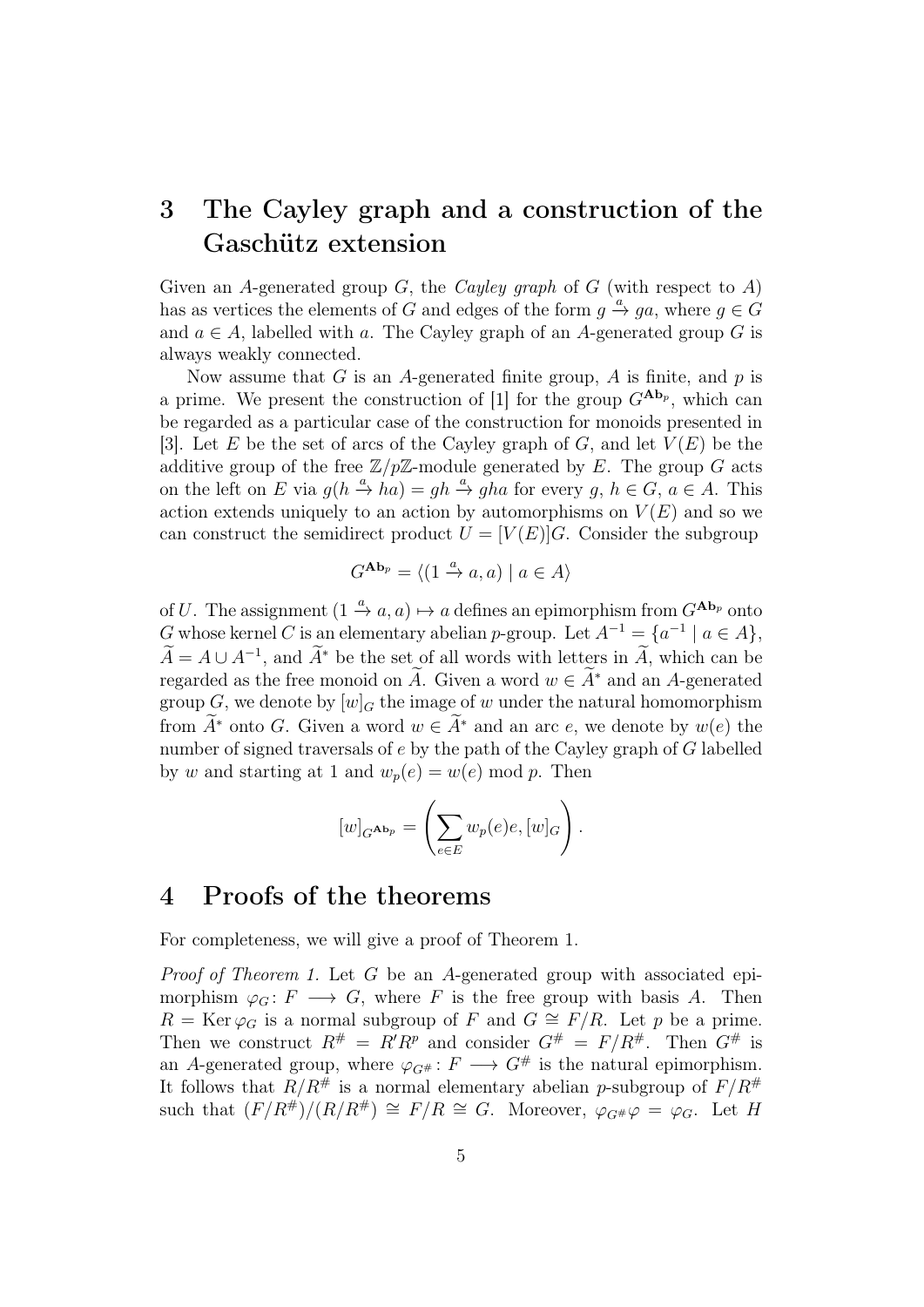be an A-generated group with associated epimorphism  $\varphi_H: F \longrightarrow H$  and let  $\psi: H \longrightarrow G$  be an epimorphism preserving generators with kernel a normal elementary abelian p-subgroup N. Let  $w \in R$ . Then  $w\varphi_H\psi = 1$ . In particular,  $w\varphi_H \in N$ . Therefore, given  $w_1, w_2 \in R$ ,  $[w_1, w_2] \varphi_H = 1$  and  $(w_1^p$  $_1^p$  $\varphi_H = 1$ . Since H satisfies the relations of  $G^{\#}$ , by von Dyck's theorem ([8, I, Hilfssatz 19.4]) there exists an epimorphism  $\beta: G^* \longrightarrow H$  preserving generators such that  $\beta \psi = \varphi$ .  $\Box$ 

Our proof of Theorem 3 is based on a generalisation of the Cayley graph to the set of right coclasses of a subgroup.

*Proof of Theorem 3.* Assume that  $F$  is a free group with basis  $A$ . Let us consider the graph  $\Gamma$  whose set of vertices is  $\{Hw \mid w \in F\}$  and with arcs of the form  $Hw \stackrel{a}{\rightarrow} Hwa$ , where  $w \in F$  and  $a \in A$ , labelled by a. The graph  $\Gamma$ , being weakly connected, possesses a spanning tree  $T$  by Theorem 4. Given  $w \in F$ , there is a unique path from H to Hw in T. Let us denote by  $p_w$  the label of this path. If  $Hw = H$ , then we say that  $p_w = 1$ . Given  $w \in F$  and  $a \in A$ , let  $r_{Hw,a} = [p_w a p_{wa}^{-1}]_F$  and  $r_{Hw,a^{-1}} = [p_w a^{-1} p_{wa^{-1}}^{-1}]_F = (r_{Hwa^{-1},a})^{-1}$ . If  $Hw \stackrel{a}{\rightarrow} Hwa$  is an arc of T, then  $r_{Hw,a} = r_{Hwa,a^{-1}} = 1$ . Otherwise,  $r_{H_{w,a}} = (r_{H_{w,a,a^{-1}}})^{-1} \neq 1$ , since the path with label  $p_w a$  starting at H contains once the arc  $Hw \stackrel{a}{\rightarrow} Hwa$ , that does not belong to T, while the path with label  $p_{wa}$  starting at H only contains arcs from T.

Note that given  $w \in F$ , then  $w \in H$  if and only if w, regarded as an element of  $\tilde{A}^*$ , is the label of a path in  $\Gamma$  from  $H$  to  $H$ . Let

$$
B = \{r_{Hw,a} \mid w \in F, a \in A, Hw \stackrel{a}{\to} Hwa \text{ is not an arc in } T\}.
$$

We will prove that H is a free group with basis B. Let  $U = \langle B \rangle$ . Since the generators of U, regarded as words in  $\widetilde{A}^*$ , are labels of paths from H to H, we have that  $U \leq H$ . Now let  $w \in \widetilde{A}^*$  be such that  $[w]_F \in H$ , then w is the label of a path from H to H. Suppose that  $w = a_1^{\varepsilon_1} a_2^{\varepsilon_2} \cdots a_t^{\varepsilon_t}$ , where  $a_i \in A$ ,  $\varepsilon_i \in \{-1, 1\}, 1 \leq i \leq t$ . Then

$$
\prod_{i=1}^tr_{Ha_1^{\varepsilon_1}\cdots a_{i-1}^{\varepsilon_{i-1}},a_i^{\varepsilon_i}}=\prod_{i=1}^t[p_{a_1^{\varepsilon_1}\cdots a_{i-1}^{\varepsilon_{i-1}}}a_i^{\varepsilon_i}p_{a_1^{\varepsilon_1}\cdots a_i^{\varepsilon_i}}^{-1}]_F=[w]_F[p_w^{-1}]_F=[w]_F.
$$

Hence  $w \in U$ , because the factors of the product are either 1 or generators or inverses of generators of U, and so  $H \leq U$ . Therefore  $H = U$ . Now suppose that  $\prod_{i=1}^t r_{Hw_i,a_i^{\varepsilon_i}} = 1$ , where  $r_{Hw_i,a_i} \in B$  if  $\varepsilon_i = 1$  or  $r_{Hw_i,a_i^{-1},a_i} =$  $(r_{H_{w_i,a_i^{-1}}})^{-1} \in B$  if  $\varepsilon_i = -1$  for  $1 \leq i \leq t$  and  $t \geq 1$  is least possible. Then  $\prod_{i=1}^t r_{Hw_i, a_i^{\varepsilon_i}}$  can be regarded as the label of a path in  $\Gamma$  starting at H and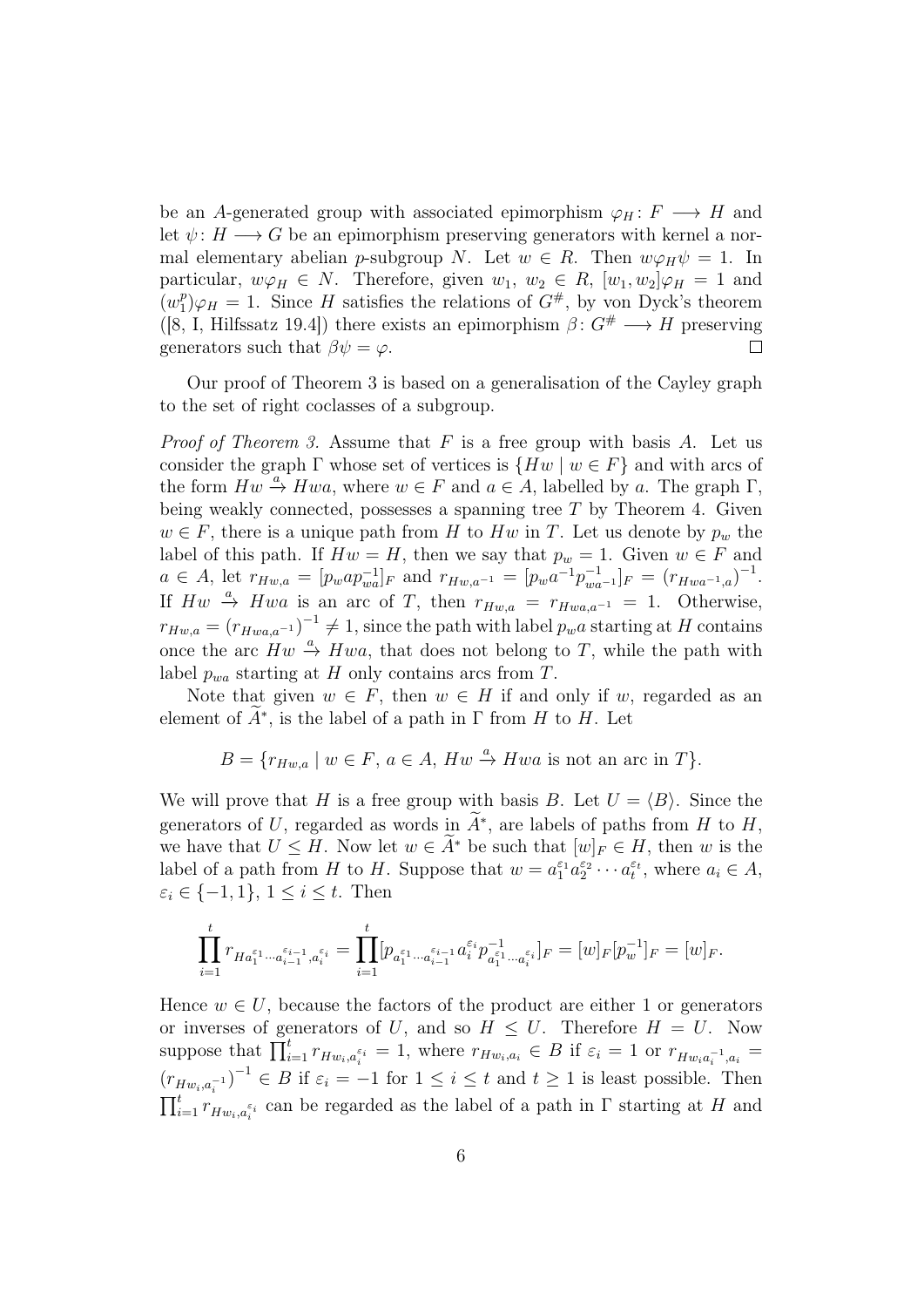

Figure 1: A decomposition of an element of  $R$  as a product of generators

all arcs in this path belong to T, except the arcs of the form  $Hw_i \stackrel{a_i}{\longrightarrow} Hw_ia_i$ (if  $\varepsilon_i = 1$ ) or  $Hw_i a_i^{-1}$  $\sum_{i=1}^{i=1} \xrightarrow{a_i} Hw_i$  (if  $\varepsilon_i = -1$ ), for  $1 \leq i \leq t$ . Since the product is 1, the operation of reducing the path by removing products of consecutive factors of the form  $aa^{-1}$  or  $a^{-1}a$  should convert it into a path of length zero. In particular, there should be two consecutive arcs not contained in T which reduce, of the form  $Hw_i \xrightarrow{a_i} Hw_i a_i$  and its inverse or vice-versa. These arcs correspond to  $r_{Hw_i, a_i}$  and  $r_{Hw_i, a_i, a_i^{-1}} = (r_{Hw_i, a_i})^{-1}$ . But in this case, the product of these two factors is trivial and hence we can obtain another expression of 1 as a product of factors of the form  $r_{Hw,a^{\varepsilon}}$  with less factors, against the minimality of  $t$ . It follows that  $H$  is free with basis  $B$ .

Now suppose that A and  $|F : H|$  are finite. The graph  $\Gamma$  has then  $|F : H|$ vertices and  $n|F : H|$  arcs. A spanning tree of  $\Gamma$  has  $n-1$  vertices. Therefore  $\Gamma$  has  $n|F : H| - (|F : H| - 1) = 1 + |F : H|(n-1)$  arcs outside the spanning tree of Γ. Since  $H$  is free on a set with the same cardinality as the set of arcs outside the spanning tree of Γ, H is free of rank  $1 + |F : H|(n-1)$ , as desired.  $\Box$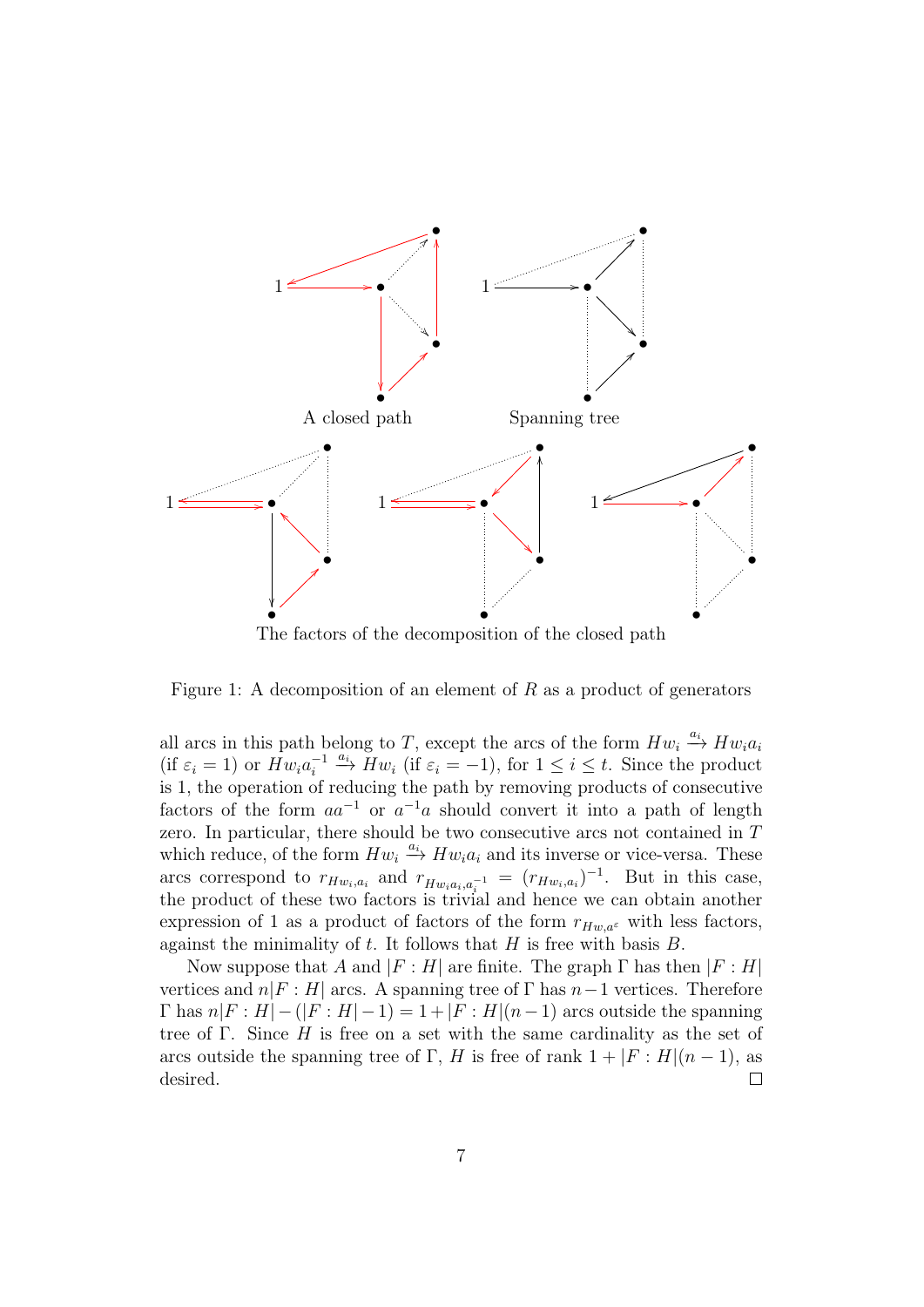Figure 1 shows a decomposition of an element of H as a product of the generators according to the proof of Theorem 3.

*Proof of Theorem 2.* The construction of Theorem 3 for  $H = R$  gives a graph  $\Gamma$  which is isomorphic to the Cayley graph of G when we identify an element  $q \in G$  with a right coclass Rw with  $w \in F$ . With this identification, will write  $r_{q,a}$  instead of  $r_{Rw,a}$ . Therefore R is generated by  $B = \{r_{g,a} \mid g \in G, a \in A, g \stackrel{a}{\rightarrow} ga \text{ not in } T\}, \text{ where } T \text{ is a spanning tree}$ of the Cayley graph of G. The elements of  $B$  generate the normal elementary abelian p-subgroup C. Since the path starting at 1 labelled by  $r_{q,a}$  in the Cayley graph of  $G$  has a unique arc not in the spanning tree  $T$ , the arc  $g \stackrel{a}{\rightarrow} ga$ , we can conclude that the set  $\{\bar{r}_{g,a} \mid r_{g,a} \in B\}$ , where  $\bar{r}_{g,a}$  denotes the image of  $r_{g,a}$  under the epimorphism from F to  $G^{\mathbf{Ab}_p}$ , is a linearly independent subset of the  $\mathbb{Z}/p\mathbb{Z}$ -vector space C. On the other hand, the set  ${r_{g,a}R^{\#} \mid r_{g,a} \in B}$  is a generating set for  $R/R^{\#}$  and so its dimension as a  $\mathbb{Z}/p\mathbb{Z}$ -vector space is at most |B|. Since  $G^{\mathbf{Ab}_p}$  is a homomorphic image of  $G^{\#}$ , it turns out, by order considerations, that they are isomorphic.  $\Box$ 

## 5 Final remarks

Some proofs of Theorem 3 refer to Schreier transversals, which are transversals U of H in F composed of elements such that if  $x_1x_2 \cdots x_r \in U$ , where  $x_i \in$  $A \cup A^{-1}$ ,  $1 \leq i \leq r$ , then  $x_1 x_2 \cdots x_{r-1} \in U$ . It is possible to obtain a Schreier transversal by taking an element of each coclass with the smallest possible length. The edges of the form  $Hx_1x_2 \cdots x_{r-1} \stackrel{x_r}{\longrightarrow} Hx_1x_2 \cdots x_r$ , if  $x_r \in A$ , or  $Hx_1x_2\cdots x_r \xrightarrow{x_r^{-1}} Hx_1x_2\cdots x_{r-1}$ , if  $x_r \in A^{-1}$ , where  $x_1x_2\cdots x_r \in U$ , form a generating tree for the graph  $\Gamma$  in the proof of Theorem 3. Moreover, the elements of B form a basis for the fundamental group of the graph  $\Gamma$  at H.

## Acknowledgements

This work has been supported by the grant MTM-2014-54707-C3-1-P of the Ministerio de Economía y Competitividad (Spain). The first author is also supported by the project No. 11271085 from the National Natural Science Foundation of China. The second author is supported by the predoctoral grant AP2010-2764 (Programa FPU, Ministerio de Educación, Spain).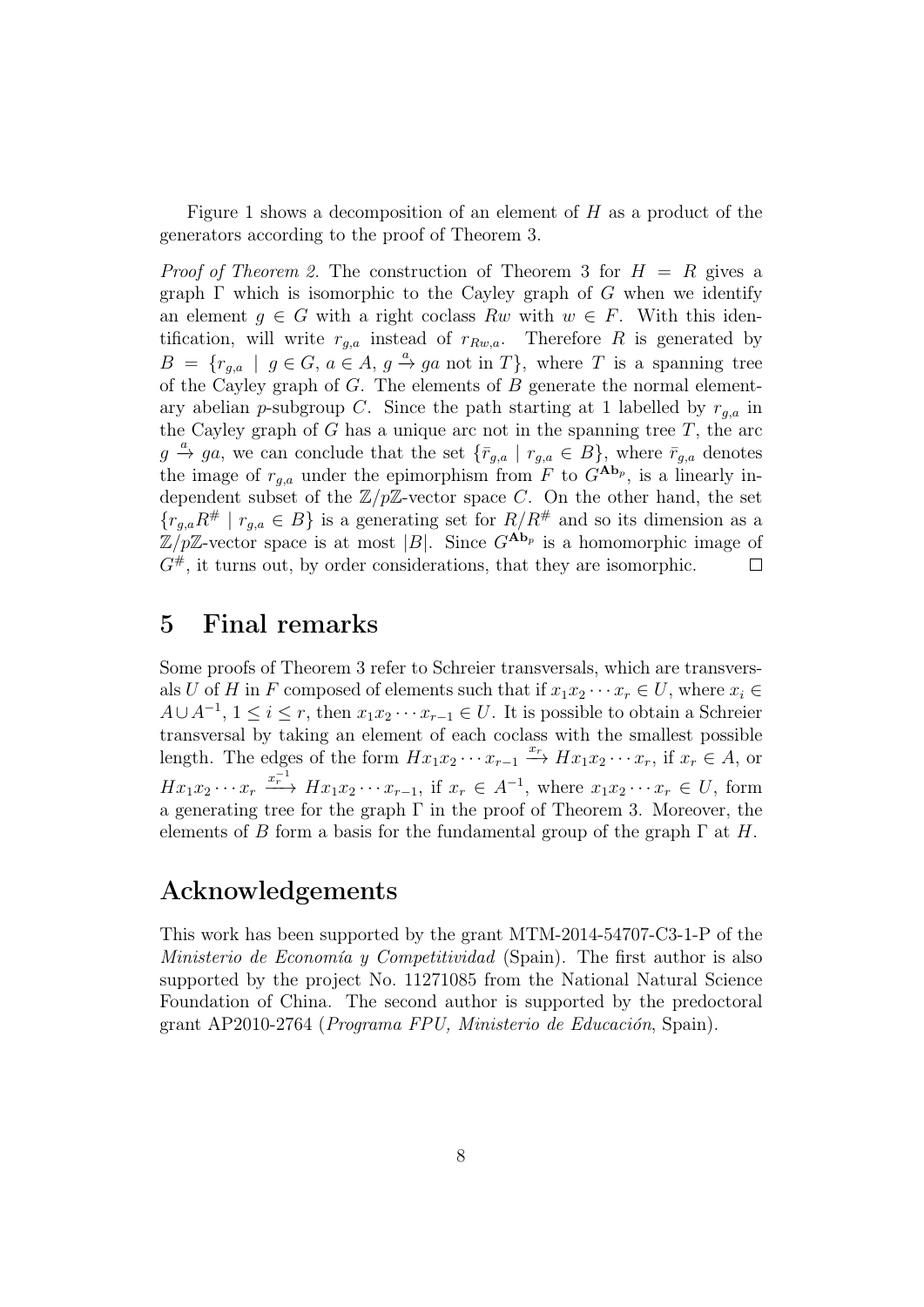## References

- [1] K. Auinger and B. Steinberg. A constructive version of the Ribes-Zalesskiĭ product theorem. *Math.*  $Z$ .,  $250(2):287-297$ ,  $2005$ .
- [2] K. Doerk and T. Hawkes. Finite Soluble Groups, volume 4 of De Gruyter Expositions in Mathematics. Walter de Gruyter, Berlin, New York, 1992.
- [3] G. Z. Elston. Semigroup expansions using the derived category, kernel, and Malcev products. J. Pure Appl. Algebra, 136:231–265, 1999.
- [4] W. Gaschütz. Über modulare Darstellungen endlicher Gruppen, die von freien Gruppen induziert werten. Math. Z., 60:274–286, 1954.
- [5] W. Gaschütz. Zur Theorie der endlichen auflösbaren Gruppen. Math. Z., 80:300–305, 1963.
- [6] W. Gaschütz and U. Lubeseder. Kennzeichnung gesättigter Formationen. Math. Z., 82:198–199, 1963.
- [7] B. Herwig and D. Lascar. Extending partial automorphisms and the profinite topology on free groups. Trans. Amer. Math. Soc., 352:1985– 2021, 2000.
- [8] B. Huppert. Endliche Gruppen I, volume 134 of Grund. Math. Wiss. Springer Verlag, Berlin, Heidelberg, New York, 1967.
- [9] U. Lubeseder. Formationsbildungen in endlichen auflösbaren Gruppen. Dissertation, Universität Kiel, Kiel, 1963.
- [10] J. Nielsen. Om Regning med ikkekommutative faktorer og dens anvendelse i gruppenteorien. Matematisk Tidsskrift B, pages 77–94, 1921.
- [11] J.-É. Pin and C. Reutenauer. A conjecture on the Hall topology for the free group. Bull. London Math. Soc., 23:356–362, 1991.
- [12] L. Ribes and P. Zalesskiı̆. On the profinite topology of a free group. Bull. London Math. Soc., 25:37–43, 1993.
- [13] P. Schmid. Every saturated formation is a local formation. J. Algebra, 51:144–148, 1978.
- [14] O. Schreier. Die Untergruppen der freien Gruppen. Abh. Math. Semin. Univ. Hambg., 5(1):161–183, 1927.
- [15] J.-P. Serre. Trees. Springer, Berlin, Heidelberg, 1980.